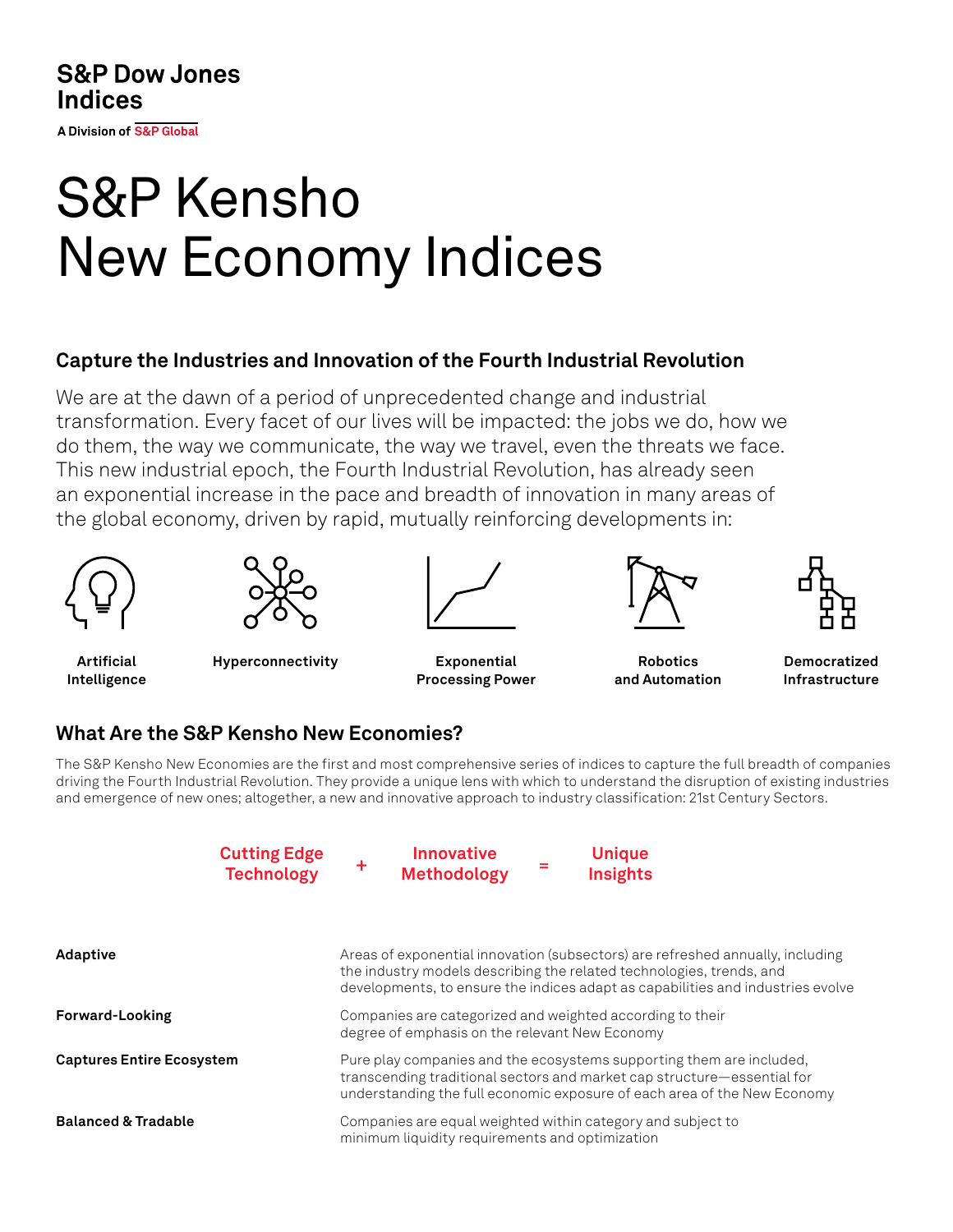#### **Methodology Overview for the S&P Kensho New Economies**

AI-driven, rules-based, and objective



accommodate minimum

daily trade size

## **Taxonomy of the S&P Kensho New Economies**

The most comprehensive series of indices to capture the industries and innovation of the Fourth Industrial Revolution:

| <b>Tracking Indices</b>                                                                                                                                                                                                                                                                                                       |                                                                                                                                               |                                                                                                                                                                                                                                                                                                                                                                                                                                                                                                                                                |                                                                                                                                                                                                                                                                                                                                                                                                                                                                            |  |  |  |  |  |  |
|-------------------------------------------------------------------------------------------------------------------------------------------------------------------------------------------------------------------------------------------------------------------------------------------------------------------------------|-----------------------------------------------------------------------------------------------------------------------------------------------|------------------------------------------------------------------------------------------------------------------------------------------------------------------------------------------------------------------------------------------------------------------------------------------------------------------------------------------------------------------------------------------------------------------------------------------------------------------------------------------------------------------------------------------------|----------------------------------------------------------------------------------------------------------------------------------------------------------------------------------------------------------------------------------------------------------------------------------------------------------------------------------------------------------------------------------------------------------------------------------------------------------------------------|--|--|--|--|--|--|
| New Economies Composite (KNEX) <sup>*#</sup>                                                                                                                                                                                                                                                                                  |                                                                                                                                               | New Economies Select (KNESLX) <sup>^</sup>                                                                                                                                                                                                                                                                                                                                                                                                                                                                                                     |                                                                                                                                                                                                                                                                                                                                                                                                                                                                            |  |  |  |  |  |  |
| <b>Sectors</b>                                                                                                                                                                                                                                                                                                                |                                                                                                                                               | <b>Subsectors</b>                                                                                                                                                                                                                                                                                                                                                                                                                                                                                                                              |                                                                                                                                                                                                                                                                                                                                                                                                                                                                            |  |  |  |  |  |  |
| Intelligent Infrastructure (KINFRA)#<br>Smart Transportation (KMOVE)#<br>Future Security (KSECURE)#<br>Clean Power (KPOWER)#<br>Final Frontiers (KEXPLORE)#<br>Future Communication (KCONNECT)<br>Democratized Banking (KFIN)<br>Human Evolution (KEVOLVE)<br>Advanced Manufacturing (KMAKE)<br>Sustainable Staples (KSTAPLE) | $\circledR$<br>のののの<br>0000000<br>③ ⑧<br>$\odot$<br>$\circledcirc \circledcirc$<br>234<br><b>000000</b><br>$Q \oplus \oplus \oplus$<br>000000 | ∩ Space (KMARS) <sup>^</sup><br>2 Robotics (KBOTS) <sup>^</sup><br>3 Clean Energy (KENERGY) <sup>^</sup><br>4 Cyber Security (KCYBER) <sup>*</sup><br>(6) Smart Borders (KDMZ) <sup>^</sup><br>6 Wearables (KBORG) <sup>^</sup><br>(?) Drones (KDRONE) <sup>^</sup><br>8 Clean Tech (KCLEAN) <sup>*</sup><br><b>Wirtual Reality (KVR)</b><br><b><i>(iii)</i></b> Smart Buildings (KHOME) <sup>^</sup><br>(11) Autonomous Vehicles (KCARS) <sup>^</sup><br>72 Digital Communities (KSOCIAL)<br>(® Enterprise Collaboration (KTEAM) <sup>^</sup> | 4 Sustainable Farming (KFARM)<br>(® Genetic Engineering (KDNA)^<br>⑯ 3D Printing (KDDDP)^<br>(17) Nanotechnology (KNANO) <sup>^</sup><br>(® Smart Factories (KMAKE)^<br>(19) Smart Grids (KGRIDS) <sup>^</sup><br>@ Adv. Transport Systems (KATS)^<br>2 Electric Vehicles (KEV) <sup>*</sup><br>Alternative Financing (KALTFIN) <sup>^</sup><br>(22)<br>23 Future Payments (KPAY) <sup>^</sup><br>49 Distributed Ledger (KLEDGER)<br>29 Digital Health (KDOC) <sup>^</sup> |  |  |  |  |  |  |

# Tracked by State Street SPDRs

^ Tracked by U.S., non-SSgA and non-U.S. fund(s)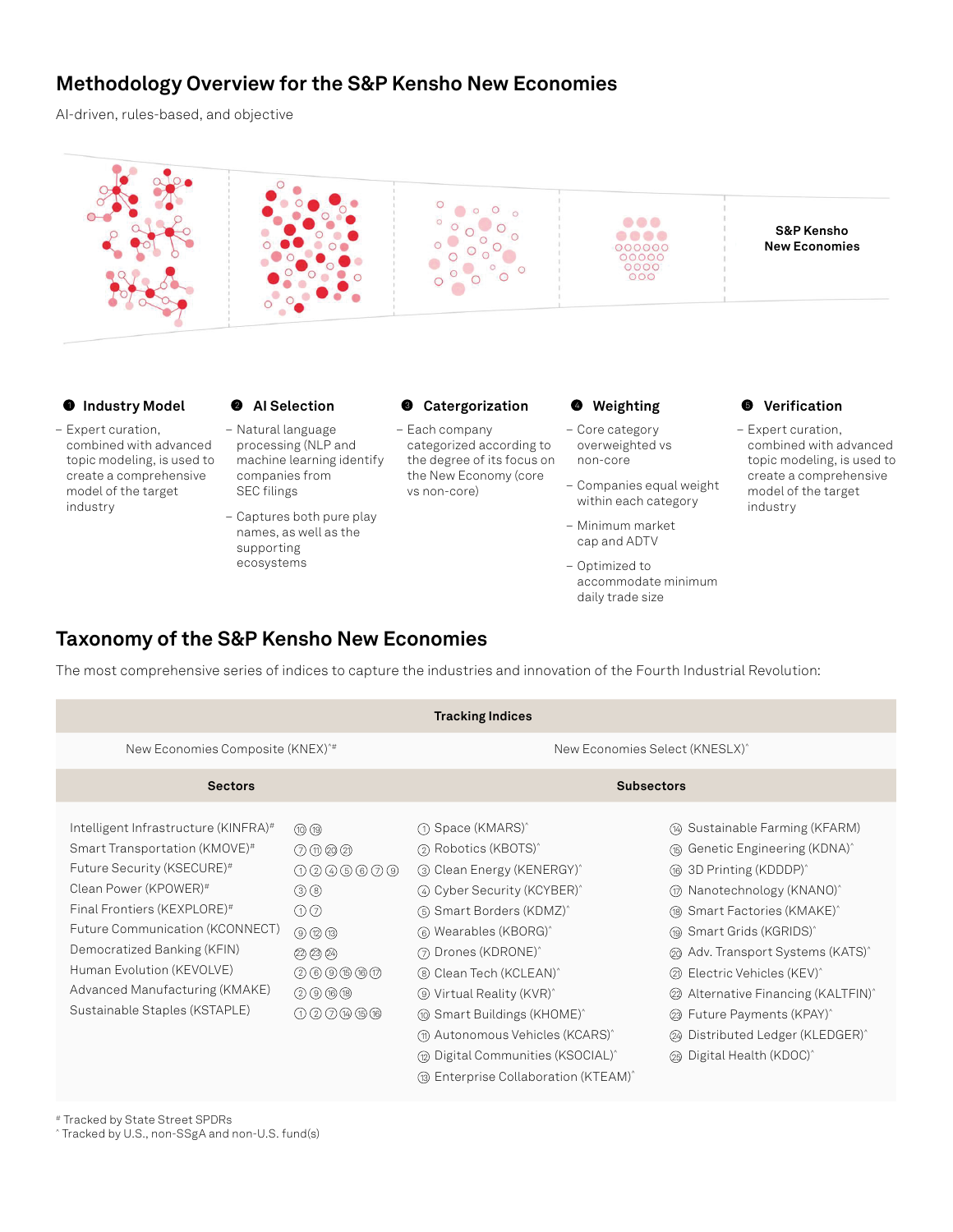#### **Relative Performance of the S&P Kensho New Economies Composite Index**

The S&P Kensho New Economies Composite Index (KNEX) is made up of all qualifying New Economy subsectors, the industries driving the Fourth Industrial Revolution, with each weighted according to an algorithmic proxy for industry maturity.



Source: S&P Dow Jones Indices LLC. Data from Jan. 2, 2014, to March 31, 2022. Index performance based on total return in USD. Past performance is no guarantee of future results. Chart is provided for illustrative purposes and reflects hypothetical historical performance. Please see the Performance Disclosure at the end of this document for more information regarding the inherent limitations associated with back-tested performance. The S&P Kensho New Economies Composite Index was launched Feb. 6, 2017.

#### **Breakdown of the S&P Kensho New Economies Composite Index**



Source: S&P Dow Jones Indices LLC. Data as of March 31, 2022. Charts are provided for illustrative purposes.

## **Style, Fundamentals, and Differentiation**

| Large |                       | <b>Fundamentals</b>                                              | <b>KNEX</b>            | <b>S&amp;P 500</b>     | <b>KNEX vs</b>                                    | <b>Active Share</b>        |
|-------|-----------------------|------------------------------------------------------------------|------------------------|------------------------|---------------------------------------------------|----------------------------|
| Mid   |                       | Trailing 12M PE<br>Forward 12M PE                                | 17.26<br>17.60         | 22.09<br>20.14         | S&P 500<br>Russell 2000                           | 84.67%<br>88.26%           |
| Small | <b>KNEX</b>           | Price-to-Book Ratio<br>Price / Cash Flow<br>Est. 3-5Y EPS Growth | 2.94<br>11.45<br>15.50 | 4.27<br>15.96<br>13.92 | Nasdag 100<br>Morningstar Exp. Tech.<br>S&P 1500™ | 89.52%<br>85.32%<br>84.31% |
|       | Blend Growth<br>Value | 1Y Diluted EPS Growth                                            | 20.81                  | 20.10                  | S&P 500 <sup>®</sup> Growth                       | 89.35%                     |

Source: S&P Dow Jones Indices. FactSet. Morningstar. Data as of March 31, 2022. Active share against Russell 2000, NASDAQ 100 and Morningstar Exp. Tech is calculated by using IWM, QQQ, XT as proxies. Past performance is no guarantee of future results. Tables are provided for illustrative purposes and reflect hypothetical historical performance. Please see the Performance Disclosure at the end of this document for more information regarding the inherent limitations associated with back-tested performance. The S&P Kensho New Economies Composite Index was launched Feb. 6, 2017.